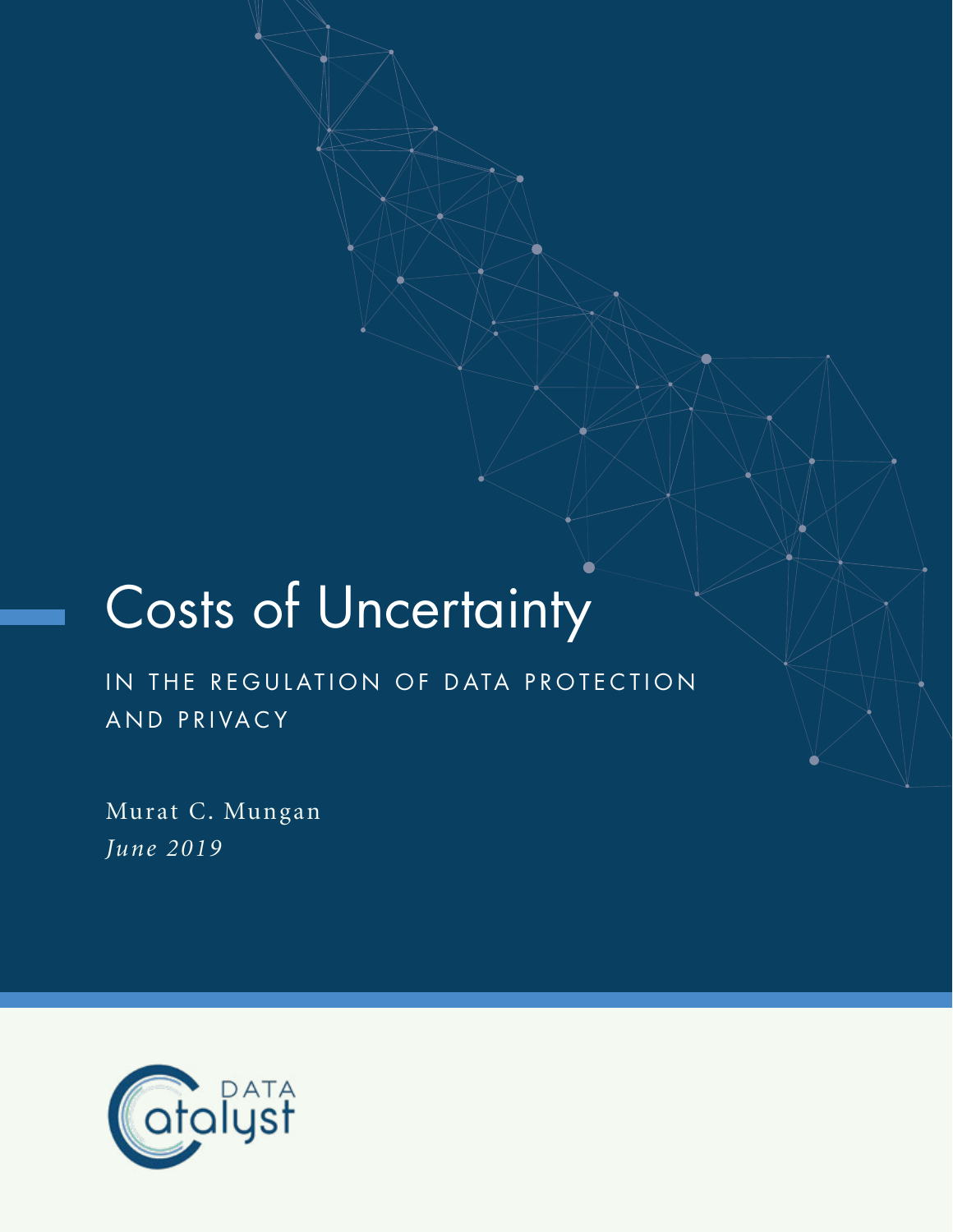# TABLE OF CONTENTS

| <b>Abstract</b>                                                           | 3              |
|---------------------------------------------------------------------------|----------------|
| 1. Introduction                                                           | $\overline{4}$ |
| II. Costs of Uncertainty in the Regulation of Data Protection and Privacy | 5              |
| A. Research Costs                                                         | 5              |
| <b>B.</b> Deterrence of Entry, Less Competition                           | 5              |
| <b>C.</b> Stifling of Research and Development                            | 5              |
| <b>D.</b> Avoidance Costs                                                 | 6              |
| <b>E.</b> Free Riding                                                     | $\overline{7}$ |
| <b>F.</b> Deterrence Reduction                                            | $\overline{7}$ |
| <b>G.</b> Quality Reduction                                               | 8              |
| III. Conclusion                                                           | 9              |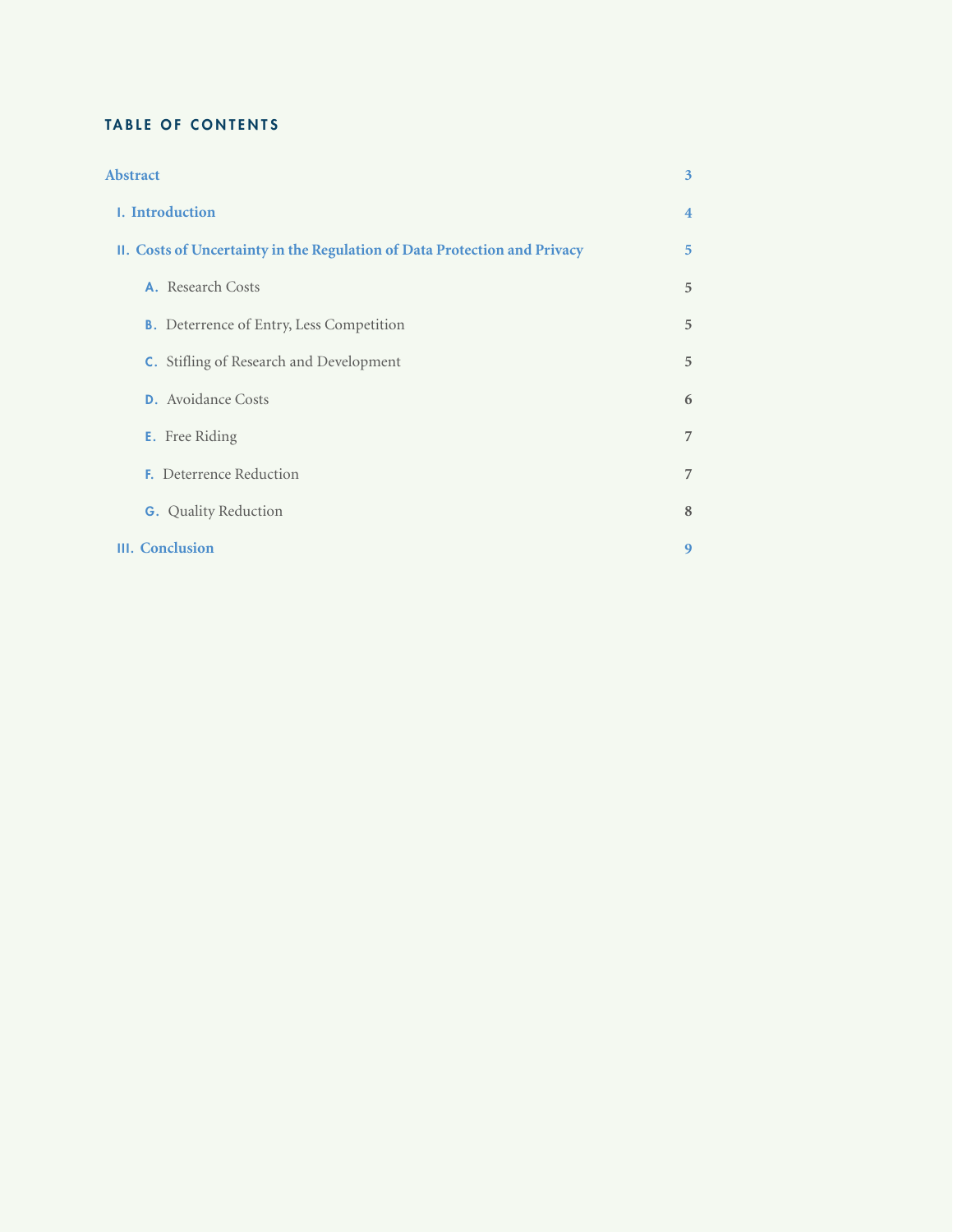## **ABSTRACT**

Data protection and privacy regulations take place through a patchwork of regulation in the largest jurisdictions across the globe. Moreover, each applicable regulation contains ambiguities within itself. This makes it difficult for businesses to know, with certainty, the exact content of the regulations that are applicable to them, and what they must do in order to be compliant with all relevant regulations. This regulatory uncertainty creates some subtle costs for businesses in addition to the obvious compliance and legal research costs that they face. This article surveys and categorizes the types of costs that can be generated by the existence of uncertainty in the regulation of data protection and privacy. This categorization reveals that any attempt to estimate the costs of regulatory uncertainty and/or the costs of introducing new regulation, generally, is likely to significantly under-estimate actual costs, if they fail to take into consideration the costs listed herein.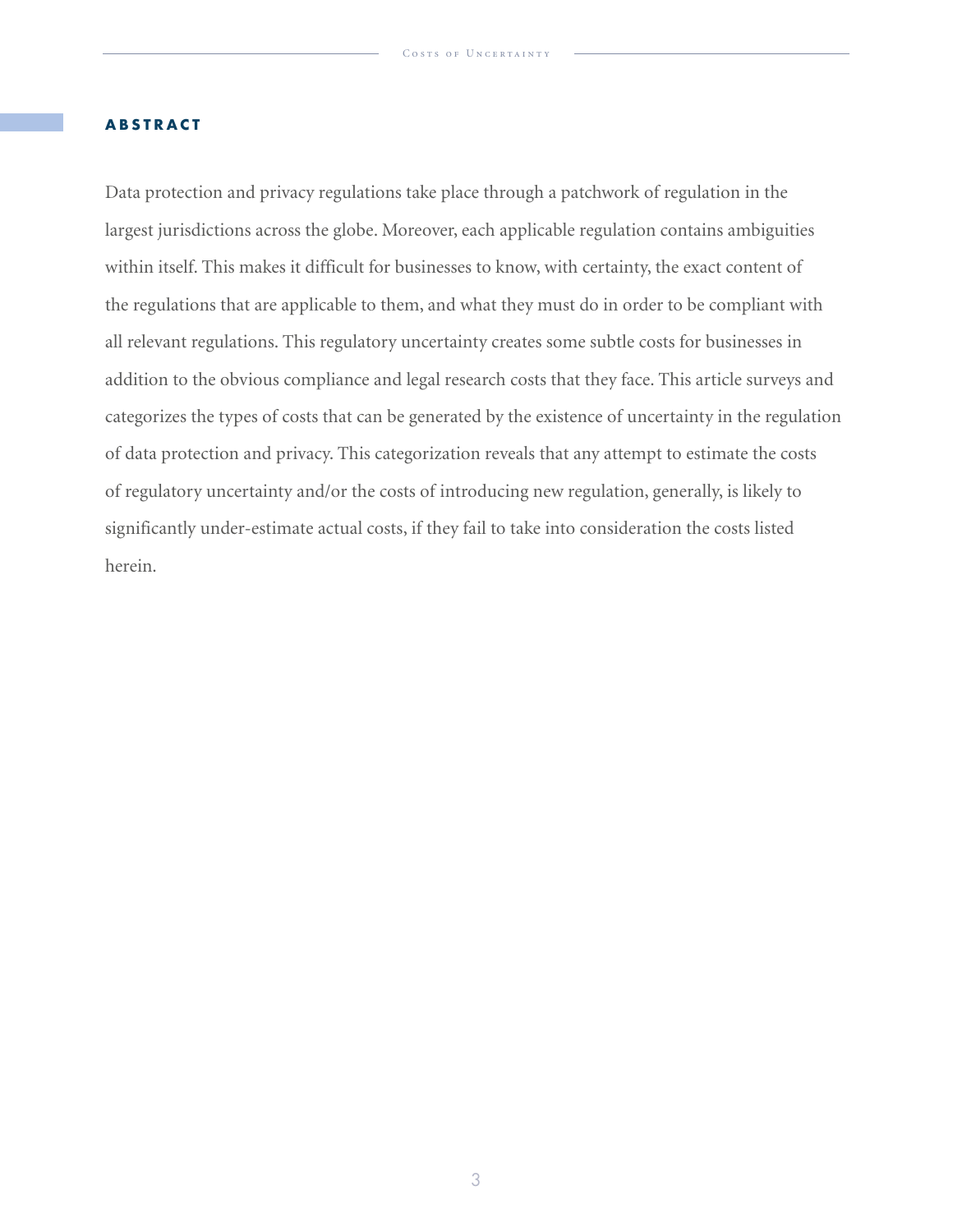## **I. INTRODUCTION**

Data protection and privacy regulations take place through a patchwork of regulation in the largest jurisdictions across the globe. In the United States, for instance, data protection and privacy concerns are addressed by numerous acts directed at specific sectors,<sup>1</sup> as well as through constitutional safeguards<sup>2</sup> and common law.<sup>3</sup> In Europe, the General Data Protection Regulation (henceforth, GDPR) is applicable in addition to any national regulations that may be in place in each European country.4 Quite importantly, some of these regulations, most importantly GDPR, have global reach, because they protect the rights of a very large number of individuals whose personal data can be collected and processed by businesses all over the world. Thus, a business in the United States may have to comply with state, federal, European, and other regulations, depending on the reach of its activities. This creates regulatory uncertainty for businesses whose activities involve the collection or processing of personal data. Moreover, the ambiguities contained in each regulation generate additional uncertainty for businesses.<sup>5</sup>

Naturally, businesses have a desire to avoid liability for violating these regulations, and, thus, have an incentive to invest in clarifying which regulations are applicable to them, and how they can comply with the demands of each regulation. This is evidenced, for instance, by the large investments made by businesses in preparation for the new regulatory environment created by the GDPR.<sup>6</sup> Of course, a large portion of these investments are made to ensure compliance, and, thus, they would be incurred even if all businesses were perfectly clear on regulatory demands. However, as explained in further detail, below, some of these costs are incurred to gain information about what the extent of regulatory requirements actually are. Perhaps more importantly, cost estimates are under-inclusive because they ignore harder to measure costs, which are discussed, below.

<sup>1</sup> See, e.g., Reidenberg, Joel R., "Privacy Wrongs in Search of Remedies", 54 Hastings L. J. 877 (2003), note 1, stating that "Information privacy is protected only through an amalgam of narrowly targeted rules." and listing the following as examples at the time: "See, e.g., Fair Credit Reporting Act, 15 U.S.C. §§ 16811681u (2000); Children's Online Privacy Protection Act, 15 U.S.C. § 6501 (2000); Gramm-Leach-Bliley Act, 15 U.S.C. §§ 6801-09 (2000); Electronic Communications Privacy Act, 18 U.S.C. § 2510 (2000); Video Privacy Protection Act, 18 U.S.C. § 2710 (2000); Telecommunications Act of 1996, 47 U.S.C. § 222 (2000); Cable Communications Policy Act, 47 U.S.C. § 551 (2000)."

<sup>&</sup>lt;sup>2</sup> See, e.g., Reidenberg, Joel R., "Privacy in Public", 69 U. Miami L. Rev. 141, 143 (2014) listing the First and Fourth amendments as providing "the most significant constitutional drivers in U.S. privacy laws".

<sup>3</sup> See, e.g., Hogin v. Cottingham, 533 So. 2d 525 (Ala. 1988).

<sup>4</sup> In Germany, for instance, the Bundesdatenschutzgesetz is applicable in addition to the GDPR.

<sup>5</sup> See, e.g., Bentzen, Heidi Beate, and Njål Høstmælingen. "Balancing Protection and Free Movement of Personal Data: The New European Union General Data Protection Regulation." 170 Annals of Internal Medicine 335–337 (2019), stating that "This regulation has led to concerns and uncertainty in the biomedical industry and research community across Europe and the United States."

<sup>6</sup> Estimates in 2017, for instance, suggested that Fortune 500 companies would spend a combined amount of \$7.8 billion to comply with GDPR. See, e.g., Khan, Mehreen. "Companies Face High Cost to Meet New EU Data Protection Rules." Financial Times, Financial Times, 19 Nov. 2017, http://www.ft.com/content/0d47ffe4-ccb6-11e7-b781-794ce08b24dc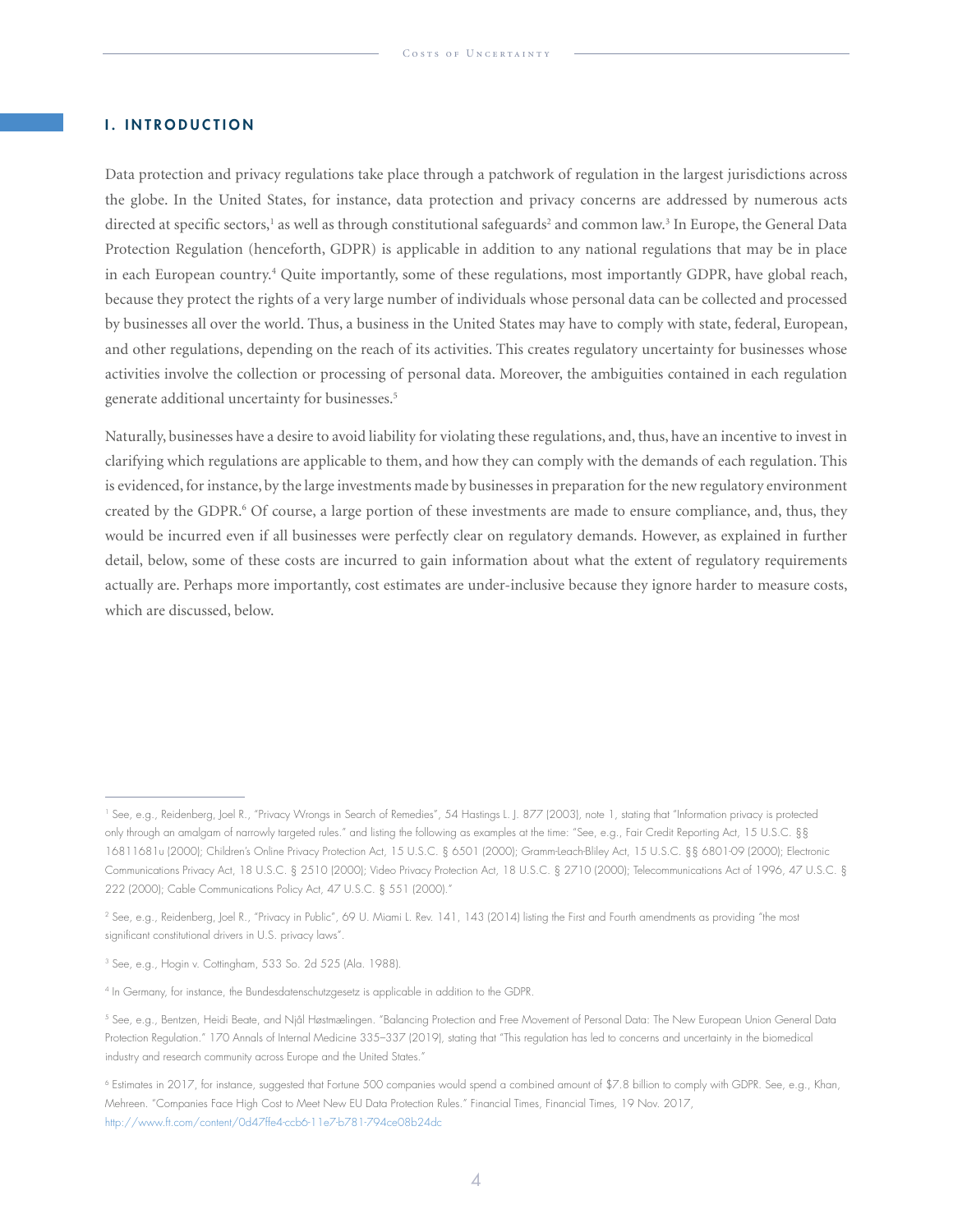#### II. COSTS OF UNCERTAINTY IN THE REGULATION OF DATA PROTECTION AND PRIVACY

# A. Research Costs

Businesses wishing to comply with data protection and privacy regulations have to first ensure that they understand what steps to take in order to be compliant. When the regulatory framework is complicated, this generates costs by necessitating the advice of legal counsel and/or data protection consultants. The regulatory patchwork which causes uncertainty is intuitively likely to increase these costs by increasing the amount of research that needs to be done.

Although there does not yet appear to be a rigorous analysis of these costs, many anecdotes appear supportive of the claim that businesses are making considerable investments to ensure that they are aware of compliance requirements. A Forbes article, for instance, has noted this problem, in the context of GDPR, as follows: "[T]he new rules have been left deliberately vague, forcing corporates and startups alike to invest in (expensive) legal experts to interpret what GDPR means for them."7

These research costs are perhaps some of the most obvious costs of regulatory uncertainty. Other, less obvious costs, are discussed next.

## B. Deterrence of Entry, Less Competition

Entrepreneurs and investors contemplating entry into markets which face heavy data protection and privacy regulation will, implicitly or explicitly, take into account the costs that they will have to incur due to regulatory uncertainty. This will naturally increase the cost of doing business in these markets, and, thus, may deter entry by some firms who are on the margin, i.e. anticipate being close to breaking even in the counterfactual world where they do not have to incur costs due to regulatory uncertainty. Entry by fewer businesses in to these markets may have the effect of reducing competition among the firms which enter the market. This is likely to generate reduced consumer welfare for the consumers of the services and products that are offered in these markets.

### C. Stifling of Research and Development

The existence of multiple regulations pertaining to data protection frequently generates conflicts between some of these regulations and other data requirements imposed by third parties, such as publishers associations, and funding bodies. In the context of data based research, some of these third parties often require researchers to deposit the data they use in to depositories so that their studies can be scrutinized and/or replicated. In these contexts, the objective of placing these requirements is often to foster new discoveries and boost future research.

It has been recently pointed out that some of these requirements "may conflict with the core privacy principles of European Union (EU) General Data Protection Regulation 2016/679 (GDPR), which focuses on the rights of individuals as well as

<sup>7</sup> Smith, Oliver. "The GDPR Racket: Who's Making Money From This \$9bn Business Shakedown." Forbes, Forbes Magazine, 2 May 2018, http://www.forbes.com/sites/oliversmith/2018/05/02/the-gdpr-racket-whos-making-money-from-this-9bn-business-shakedown/#4c9279f834a2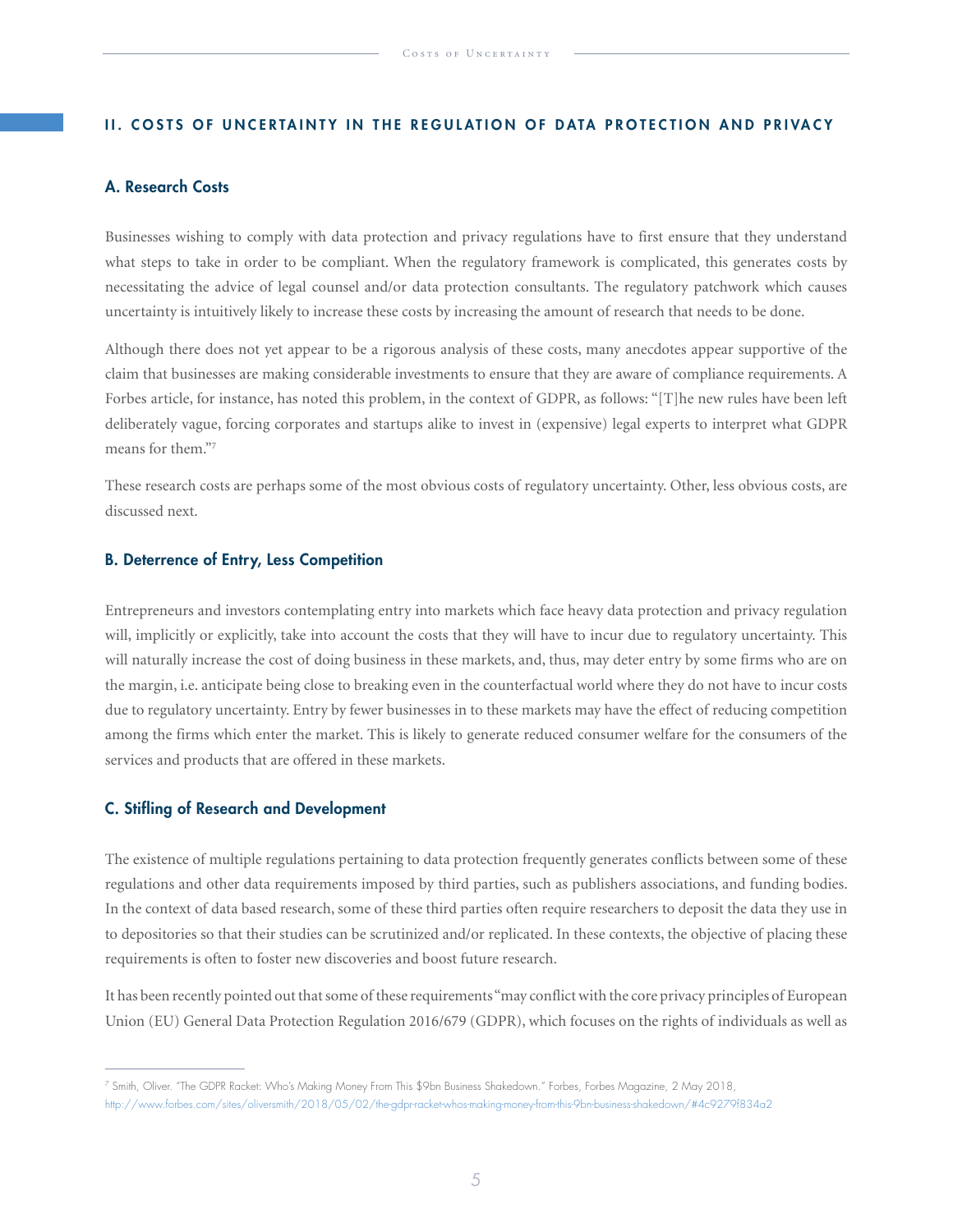researchers' obligations regarding transparency and accountability."8 In the United States, a scholar conducting health and insurance related research at an entity covered by the Health Insurance Portability and Accountability Act (HIPAA) may also be concerned about what type of data is covered by HIPAA and what she can do to conduct research while complying with the demands of HIPAA. Uncertainties with respect to what constitutes compliant behavior may cause researchers, on the margin, to refrain from engaging in research which they believe may cause compliance problems. Perhaps more importantly, uncertainty with respect to whether depositing rules are in conflict with data protection regulations may cause researchers to refrain from depositing data, and, thus, make their data analysis inaccessible for future research. The net effect of these types of behavioral responses is to stifle research and development.

#### D. Avoidance Costs

In economics, avoidance costs refer broadly to investments made by actors to reduce their potential liability. It has been suggested, for instance, that "offenders can engage in activities that reduce the probability of being caught and fined".<sup>9</sup> The magnitude of such costs is likely to be increased in environments with regulatory uncertainty.<sup>10</sup> This is because, in addition to expending resources to evade detection and sanctions, actors are likely to refrain from engaging in activity, whose legal consequences they are unsure about. Alternatively, actors may be too careful in shaping their behavior to avoid liability.

In the data protection and privacy context, businesses are frequently left having to speculate about what types of acts would be in violation of new regulations. There is no clear understanding among businesses, for instance, about what exactly 'consent' means in the context of data regulation. Thus, firms may over-comply by seeking user approval more frequently than is ideal. The same concern arises due to territorial or subject matter uncertainty. A company which organizes on-line tournaments and intends to reward the winners may not be certain about whether it is subject to data regulation designed for on-line gambling purposes, and, thus may choose not to give out monetary rewards to avoid the potential of being subject to such regulation.

These are simple examples meant to illustrate the idea behind what avoidance costs may include. It is, of course, quite hard to imagine all the different species of avoidance costs that may be generated as a result of regulatory uncertainty. Perhaps more importantly, these are quite hard to measure and quantify in monetary terms. However, the existence of avoidance costs and other similarly subtle costs undoubtedly imply that any attempt to measure the costs of regulatory uncertainty will provide an underestimate.

<sup>&</sup>lt;sup>8</sup> Mascalzoni D, Bentzen HB, Budin-Ljøsne I, Bygrave LA, Bell J, Dove ES, et al. "Are Requirements to Deposit Data in Research Repositories Compatible With the European Union's General Data Protection Regulation?" 170 Annals of Internal Medicine 332–334 (2019).

<sup>9</sup> Malik, Arun. "Avoidance, Screening and Optimum Enforcement" 21 RAND Journal of Economics 341-353 (1990).

<sup>&</sup>lt;sup>10</sup> See, e.g., Swartz, David and Ivan. Strand "Avoidance Costs Associated with Imperfect Information: The Case of Kepone" 57 Land Economics 139-150 (1981).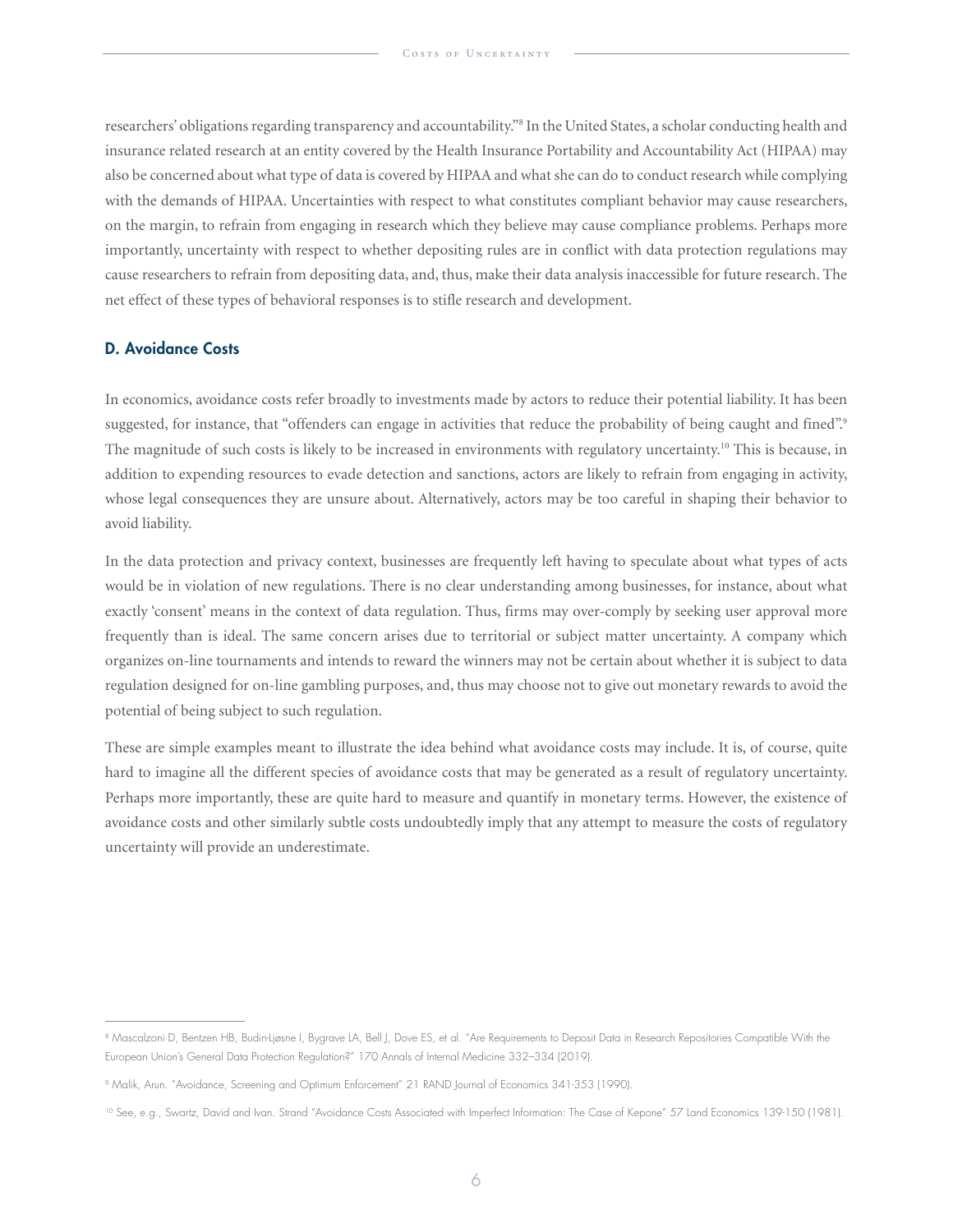## E. Free Riding

Businesses operating in the same industry, who face similar new problems due to the introduction of new and ambiguous regulations, may be the subjects of a version of what is called the 'free-rider' problem in economics.11 This problem occurs when "each individual will tend to avoid personal expenditure on the good in the hope that other individuals will make the necessary expenditure to provide the good." To explain how this problem may arise in the current context, it is worth focusing on a simple and abstract example.

Suppose that multiple firms in an industry face a new regulatory requirement with respect to how much information consumers must be provided with, prior to collecting their data. Faced with this new regulation, some marginal firms may halt their data collection, with the hopes that other, perhaps larger, firms may start experimenting with some information providing practices. The firms which wait may observe what happens to the experimenting firms and gain a better understanding of which information providing mechanisms are compliant, and which ones are not. This way, the waiting firms avoid the risk of liability, whereas the large firms do not. The waiting firms would then be free riders.

A common problem with free riding is that it leads to below optimal investments in a good whose value is enjoyed by multiple entities. In this context, the good in question is increased knowledge regarding what constitutes compliant behavior, i.e. diminished regulatory risk. The investment to obtain more of this good takes the form of experimentation with the regulation. The firms that free-ride reduce the amount of experimentation, and, thus cause the scope of the regulation to remain uncertain for a longer period of time. This problem basically increases the amount of time over which the costs of regulatory uncertainty must be suffered, and, thus, increases the magnitude of the other costs that are studied.

#### F. Deterrence Reduction

The economic theory of deterrence posits that individuals will comply with regulation, if they perceive the costs of noncompliance to be greater than its benefits. Interestingly, this implies that when people are unsure about whether their benign behavior may nevertheless violate regulations, they may have greater incentives to engage in harmful behavior which they expect is more likely to violate regulations.<sup>12</sup> This is because the prospect of being punished for benign behavior reduces the opportunity cost of committing the harmful act. In simpler terms, if a person thinks that he will be punished for doing the right thing, he has comparatively little to lose by doing the wrong thing.

In the data protection and privacy regulation context, this means that if the presence of multiple regulations causes too much confusion for a business, such that it can never be sure whether its behavior violates regulations, it may simply choose to do whatever provides the largest (gross) gains to it, without even considering the potential effect of violating regulations. Thus, adding additional regulations which cause confusion for businesses may lead to the unintended consequence of causing firms to violate whatever regulation there was in the first place.

<sup>&</sup>lt;sup>11</sup> See, e.g., Ireland, Thomas R. "The Calculus of Philanthropy" 7 Public Choice 23-31, (1969).

<sup>&</sup>lt;sup>12</sup> There is a long line of economics literature on this issue. For a summary of the most relevant arguments, see, Lando, Henrik and Murat Mungan "The Effect of Type-1 Error on Deterrence" 53 International Review of Law and Economics 1-8, (2018).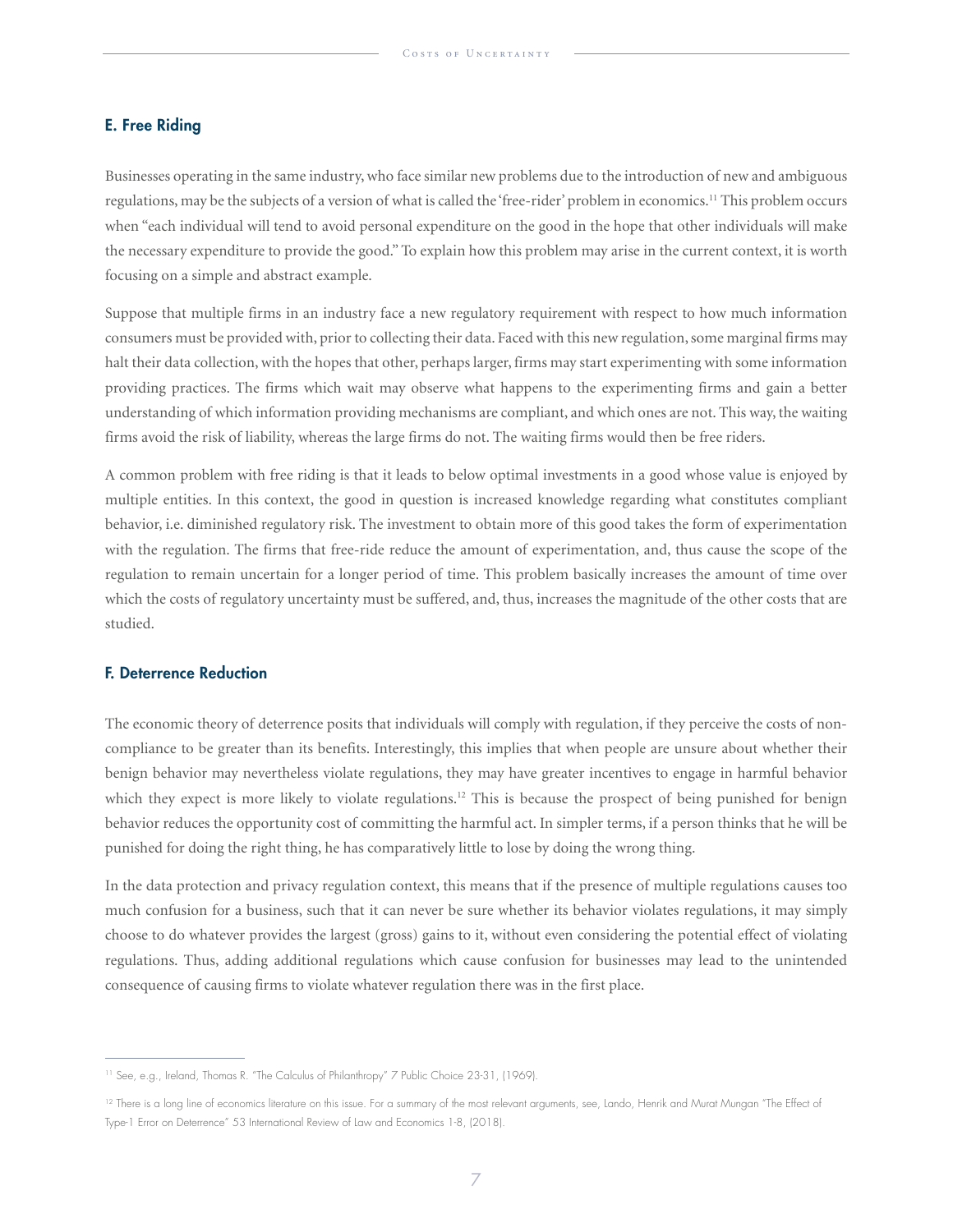# G. Quality Reduction

A rather intuitive cost associated with regulatory uncertainty takes the form of quality reduction. Software that we use on a daily basis have many features which are not essential to the functioning of the software, but whose presence enhances the quality of the software. Thus, one can think of these products as a bundle of features, some of which are essential to the main purpose of the product. In many cases, some of the non-essential features of software may give rise to data collection issues, and thus, offering them may subject the producer of the software to increased regulatory compliance and/or liability costs. Regulatory uncertainty basically increases the costs associated with including these features. Therefore, the impact of such uncertainty may be to cause software designers to provide products that contain few nonessential features that may raise regulatory concerns. The end result would of course be a lower quality product.